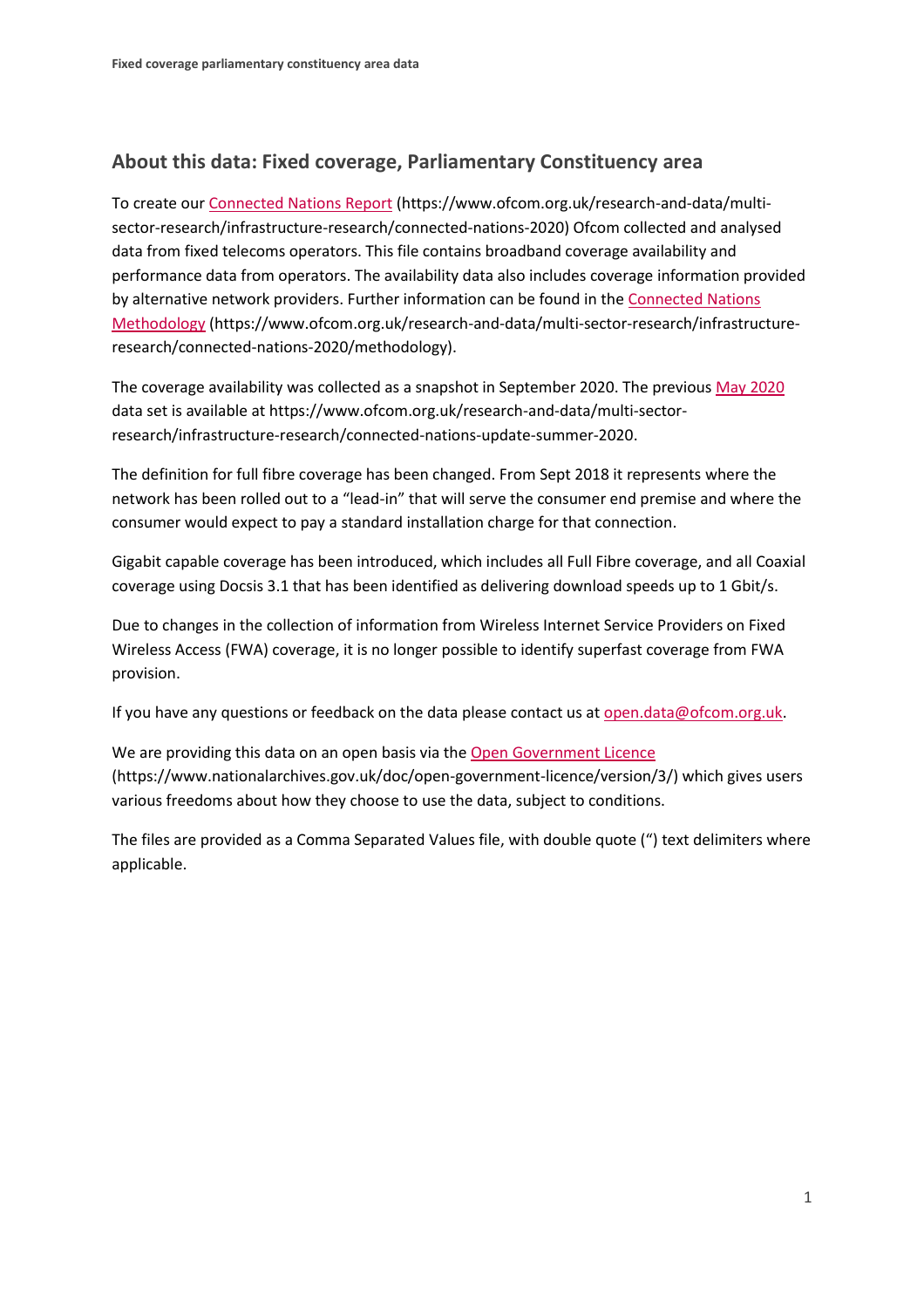## **Coverage availability**

File name: 202009\_fixed\_pcon\_coverage\_r01.csv

Total records in file: 1 header row, 650 data rows

File size on disk: 132 KB (135,168 bytes)

**Coverage availability for residential premises**

File name: 202009\_fixed\_pcon\_res\_coverage\_r01.csv

Total records in file: 1 header row, 650 data rows

File size on disk: 128 KB (131,072 bytes)

## **Column headers and what they represent:**

| <b>Current headers</b>                        | <b>Note</b>                                                                                                                  |
|-----------------------------------------------|------------------------------------------------------------------------------------------------------------------------------|
| parl_const                                    | Parliamentary Constituency Codes, such as                                                                                    |
|                                               | E14000530                                                                                                                    |
| parl_const_name                               | <b>Parliamentary Constituency Name</b>                                                                                       |
| All premises                                  | Count of all premises, in scope, based on Ordnance Survey<br>AddressBase® Premium Epoch 78                                   |
| All matched premises                          | Count of all premises matched to operator records with a non-<br>zero recorded coverage. Unmatched premises are unclassified |
| SFBB availability (% premises)                | Percentage of premises that have Superfast Broadband<br>(30Mbit/s or greater) coverage from fixed broadband                  |
| UFBB (100Mbit/s) availability (%<br>premises) | Percentage of premises that have Ultrafast Broadband<br>(100Mbit/s or greater) coverage from fixed broadband                 |
| UFBB availability (% premises)                | Percentage of premises that have Ultrafast Broadband<br>(300Mbit/s or greater) coverage from fixed broadband                 |
| Full Fibre availability (%<br>premises)       | Percentage of premises that have coverage from a Full Fibre<br>service from fixed broadband                                  |
| Gigabit availability (% premises)             | Percentage of premises that have Gigabit capable services from<br>fixed broadband                                            |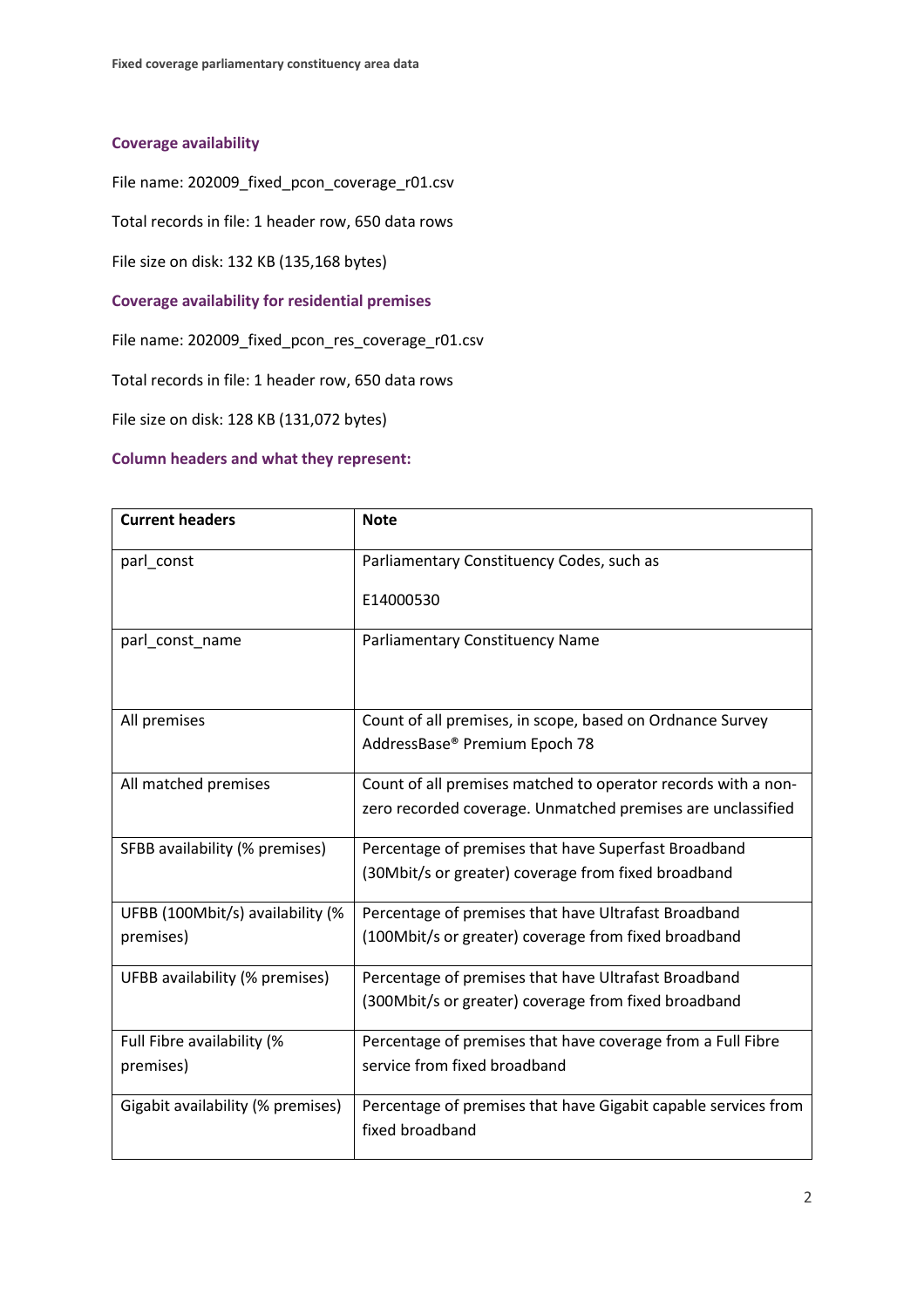| <b>Current headers</b>          | <b>Note</b>                                                  |
|---------------------------------|--------------------------------------------------------------|
| % of premises unable to receive | Percentage of premises that do not have access to services   |
| 2Mbit/s                         | above 2Mbit/s from fixed broadband                           |
| % of premises unable to receive | Percentage of premises that do not have access to services   |
| 5Mbit/s                         | above 5Mbit/s from fixed broadband                           |
| % of premises unable to receive | Percentage of premises that do not have access to services   |
| 10Mbit/s                        | above 10Mbit/s from fixed broadband                          |
| % of premises unable to receive | Percentage of premises that do not have access to services   |
| 30Mbit/s                        | above 30Mbit/s from fixed broadband                          |
| % of premises below the USO     | Percentage of premises that do not have access to download   |
|                                 | speeds at or above 10Mbit/s and upload speeds at or above    |
|                                 | 1Mbit/s including non-matched records and zero predicted     |
|                                 | speeds from fixed broadband, WISPs and Mobile FWA            |
| % of premises with NGA          | Percentage of premises with Next Generation Access from      |
|                                 | fixed broadband                                              |
| % of premises able to receive   | Percentage of premises with Decent Broadband from WISPs      |
| decent broadband from FWA       |                                                              |
| % of premises able to receive   | Percentage of premises with Superfast Broadband (30Mbit/s or |
| <b>SFBB from FWA</b>            | above) from WISPs                                            |
| Number of premises with SFBB    | Number of premises that have Superfast Broadband (30Mbit/s   |
| availability                    | or greater) coverage from fixed broadband                    |
| Number of premises with UFBB    | Number of premises that have Ultrafast Broadband (100Mbit/s  |
| (100Mbit/s) availability        | or greater) coverage from fixed broadband                    |
| Number of premises with UFBB    | Number of premises that have Ultrafast Broadband (300Mbit/s  |
| availability                    | or greater) coverage from fixed broadband                    |
| Number of premises with Full    | Number of premises that have coverage from a Full Fibre      |
| Fibre availability              | service from fixed broadband                                 |
| Number of premises with         | Number of premises that have Gigabit capable services from   |
| Gigabit availability            | fixed broadband                                              |
| Number of premises unable to    | Number of premises that do not have access to services above |
| receive 2Mbit/s                 | 2Mbit/s from fixed broadband                                 |
| Number of premises unable to    | Number of premises that do not have access to services above |
| receive 5Mbit/s                 | 5Mbit/s from fixed broadband                                 |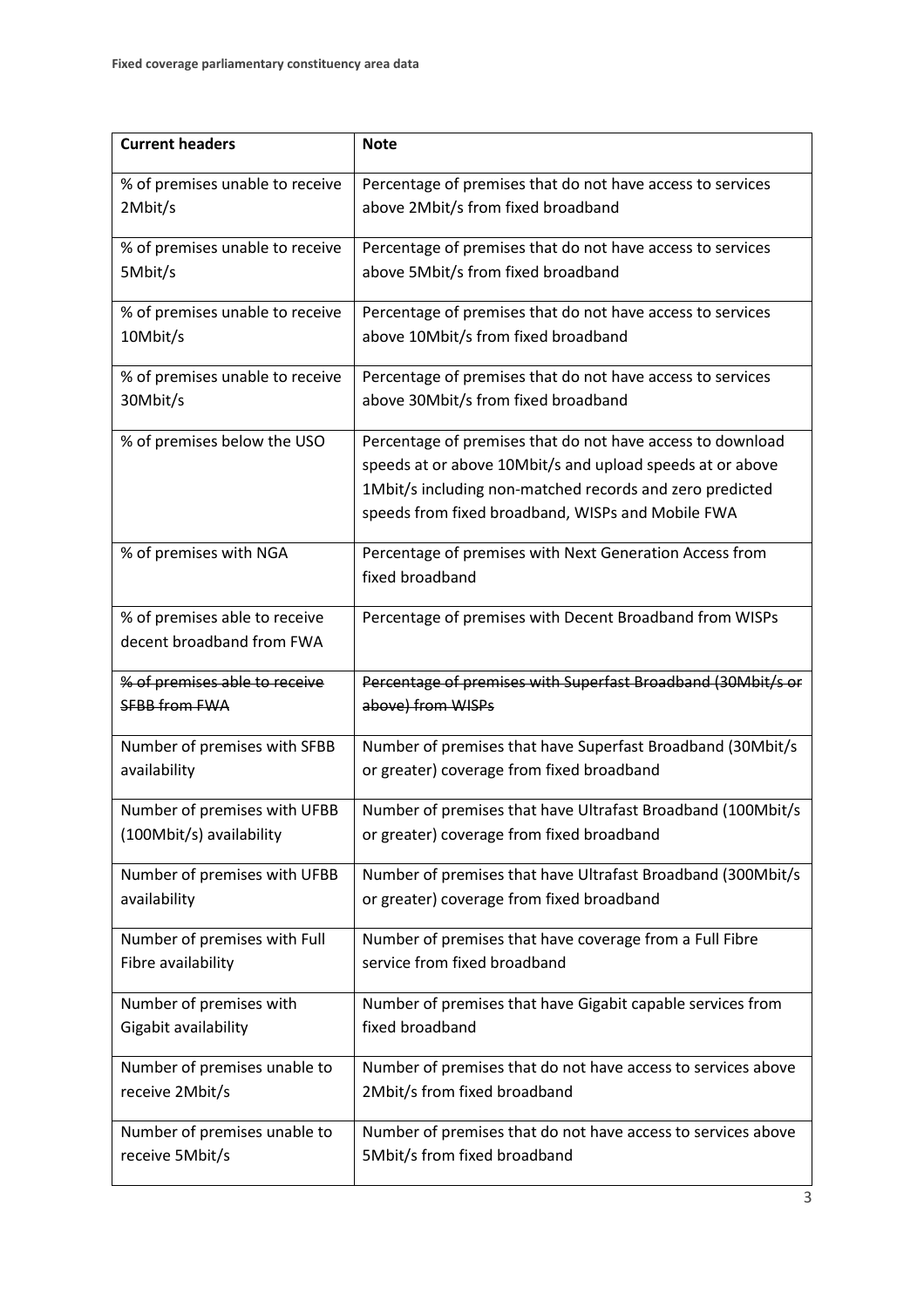| <b>Current headers</b>                           | <b>Note</b>                                                                                   |
|--------------------------------------------------|-----------------------------------------------------------------------------------------------|
| Number of premises unable to                     | Number of premises that do not have access to services above                                  |
| receive 10Mbit/s                                 | 10Mbit/s from fixed broadband                                                                 |
|                                                  |                                                                                               |
| Number of premises unable to<br>receive 30Mbit/s | Number of premises that do not have access to services above<br>30Mbit/s from fixed broadband |
|                                                  |                                                                                               |
| Number of premises below the                     | Number of premises that do not have access to download                                        |
| <b>USO</b>                                       | speeds at or above 10Mbit/s and upload speeds at or above                                     |
|                                                  | 1Mbit/s including non-matched records and zero predicted                                      |
|                                                  | speeds from fixed broadband, WISPs and Mobile FWA                                             |
| Number of premises with NGA                      | Number of premises with Next Generation Access from fixed                                     |
|                                                  | broadband                                                                                     |
| Number of premises with                          | Number of premises with Decent Broadband from WISPs                                           |
| decent broadband from FWA                        |                                                                                               |
|                                                  |                                                                                               |
| Number of premises with SFBB<br>from FWA         | Number of premises with Superfast Broadband (30Mbit/s or<br>above) from WISPs                 |
|                                                  |                                                                                               |
| % of premises with                               | From fixed broadband                                                                          |
| 30<300Mbit/s download speed                      |                                                                                               |
| % of premises with                               | From fixed broadband                                                                          |
| >=300Mbit/s download speed                       |                                                                                               |
| % of premises with 0<2Mbit/s                     | From fixed broadband                                                                          |
| download speed                                   |                                                                                               |
|                                                  |                                                                                               |
| % of premises with 2<5Mbit/s<br>download speed   | From fixed broadband                                                                          |
|                                                  |                                                                                               |
| % of premises with 5<10Mbit/s                    | From fixed broadband                                                                          |
| download speed                                   |                                                                                               |
| % of premises with                               | From fixed broadband                                                                          |
| 10<30Mbit/s download speed                       |                                                                                               |
| Number of premises with                          | From fixed broadband                                                                          |
| 30<300Mbit/s download speed                      |                                                                                               |
|                                                  |                                                                                               |
| Number of premises with                          | From fixed broadband                                                                          |
| >=300Mbit/s download speed                       |                                                                                               |
| Number of premises with                          | From fixed broadband                                                                          |
| 0<2Mbit/s download speed                         |                                                                                               |
|                                                  |                                                                                               |